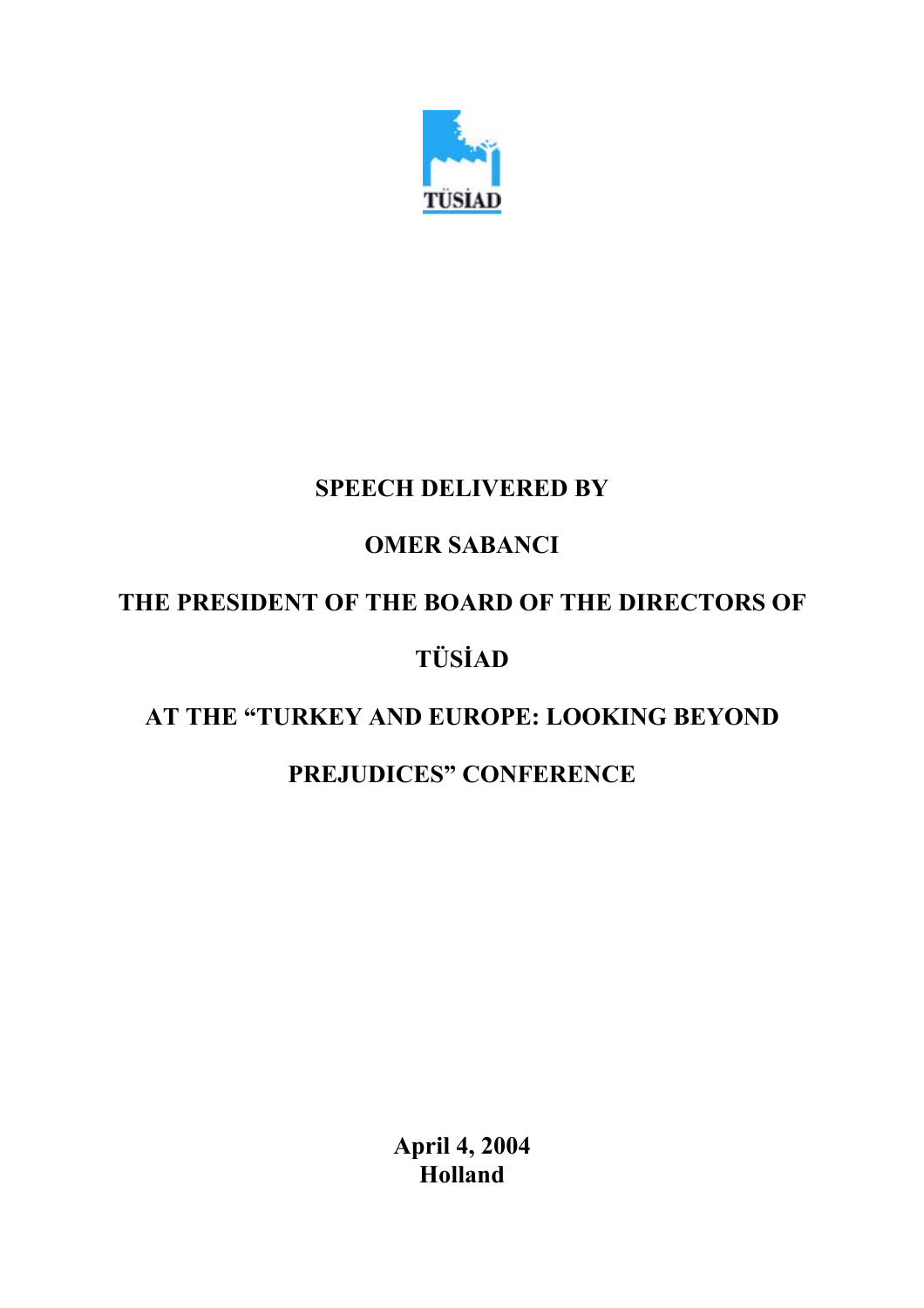On behalf of TUSIAD, I would like to extend our sincere thanks for organizing this meeting.

I strongly believe that this conference offers an opportunity to explore the prospects of Turkey's accession to EU. I also assume that this meeting would have a positive effect on your attitude and beliefs on Turkey's political and economic progress on the road towards the EU. I hope that the framework I will try to draw on Turkey's economic performance will contribute to this positive outcome.

I would like to organize my speech around the assessment of Turkey' performance with regard to Copenhagen economic criteria. I would like to proceed in four parts; namely macroeconomic stability, structural reforms and the business environment. I will end with a brief evaluation of growth prospects in the coming years.

First, I would like to talk on the improvements towards a functioning market economy. In its 2003 Regular Report, the Commission states that: *"Turkey has significantly improved the functioning of its market economy, while macroeconomic imbalances remain. Further decisive steps towards macroeconomic stability and structural reforms will also enhance the Turkish capacity to cope with competitive pressure and market forces within the Union."* 

After this statement, we know that there has been significant improvement on the areas suggested The achievements have been attained mainly by the conditions set forth under the IMF Stand by Agreement. The economic program rests on two pillars:

- 1. macroeconomic stability
- 2. structural reforms

Concerning the **first pillar**, the program yields its positive results. Recently, Turkey both stabilized its economy and achieved substantially high growth rates. Now the inflation rate is reduced to 9% and the growth rate is expected to be over 5%, together with a budget deficit now reduced to below 10% and a current deficit of below 3%, which is sustainable without doubt. These achievements were the result of sound economic policies, namely tight monetary and fiscal policies.

The **second pillar**, namely, structural reforms are under way since 1999. The structural reforms that target the establishment of a market economy with its rules and institutions, included the following steps:

- o In terms of rationalizing public resource management:
	- Comprehensive privatisation schemes were put into effect, involving leading public institutions.
	- New public procurement and financial management laws were instituted to enhance efficiency and minimise political interference into the resource management processes across the public sector.
	- Important measures to improve efficiency in both central and provincial administrations are on the agenda.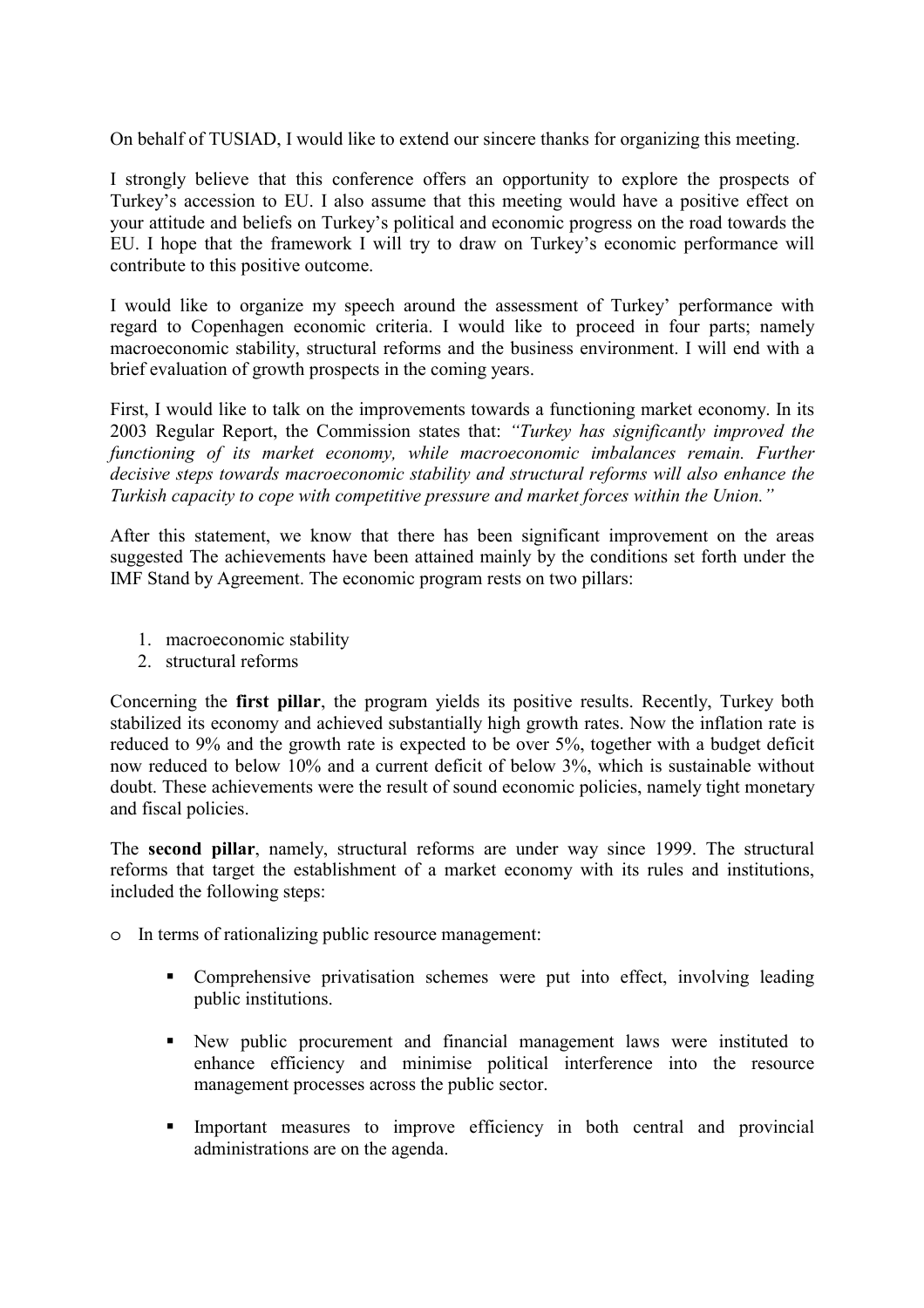- Public employment schemes were studied and redundant employment was trimmed down.
- The actions to simplify the tax system, to broaden the tax base and improve the tax administration system are underway. .
- Independent regulatory bodies in areas such as banking, energy, telecommunication, public procurement, tobacco and sugar were established to carry on regulatory and supervisory activities without intervening in the functioning of the markets.
- o Key structural measures were instituted in a way as to consolidate the market process at large. In this connection:
	- Agricultural markets were de-regularised and agricultural price supports are replaced by direct income supports.
	- New legislation that would help encourage FDI inflows was introduced.
	- Important steps were taken to further liberalise energy markets.
	- A new bankruptcy act was enacted to enhance contract enforcement, which is a must for instituting an efficient market economy.
	- Restructuring in public banks to pave the way to their ultimate privatisation, which, will help reinforce a more competitive market structure in financial markets.

Notwithstanding these achievements, there are still certain steps to be taken:

- Effectiveness, transparency and accountability of the regulatory bodies should be further enhanced.
- The steps attained in the last two years for the restructuring of the banking sector should be advanced.
- More effort should be devoted to strengthen the regulation and supervision of the insurance companies and non-bank credit institutions.
- Despite visible improvement, capital adequacy still remains to be strengthened.
- A stronger and better-managed banking sector will no doubt contribute positively and significantly to Turkey's debt sustainability, growth and disinflation objectives. An improved regulatory environment, on the other hand, will help secure financial stability and contain potential distortions that might arise in due risk management processes. This will in turn add to financial and exchange rate stability.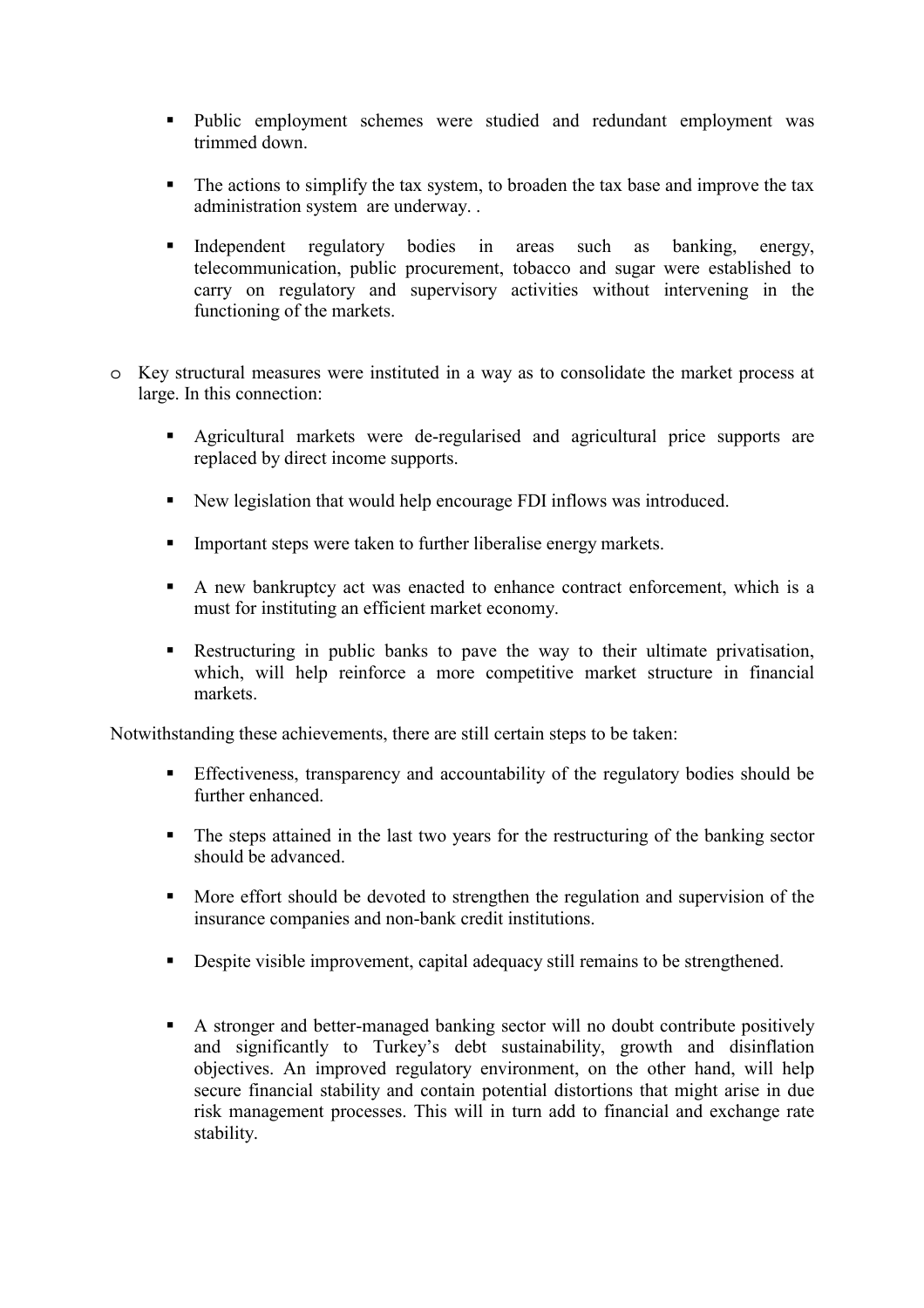Another key area for a well functioning market economy is public governance and fiscal policy. The fiscal discipline should be maintained, and lending facilities are to be channeled for the real sector through the decreasing public sector financing requirements.

State aid constitutes an important agenda item for good governance. For the time being, there is no state aid monitoring authority and the absence of reporting reduces the transparency of financial transactions between the state and the undertakings. Absence of monitoring of state aids leads to questioning of fair distribution of public resources and thus questioning of proper implementation of competition rules. The operationally independent state aid supervision and monitoring body, in line with the EU policies, will take necessary measures in monitoring, coordinating and controlling of state aid practices in Turkey.

In terms of **increasing the capacity to cope with competitive pressures within the Union**, Customs Union constitutes a relevant proof of Turkey's competitiveness. The customs union with the EU started on January 1996, introducing the bilateral free circulation of industrial goods and processed agricultural products. With the agreement, the customs duties and charges have been abolished and the quantitative restrictions such as quotas were prohibited. Turkey also adopted the common tariff of the EU vis-à-vis third countries and faced with the global competitive pressures same as other EU countries. Moreover, Turkey has to adopt the EU's regulations on trade and competition, including free movement of goods, customs, free trade zones, competition policy and consumer rights. Customs union had also been a very unique device for the harmonization of economic legislation. A significant portion of Turkey's alignment with the Acquis has already been covered by customs union.

In addition to achievements towards macroeconomic stability and the progress on structural reforms, there were also improvements concerning legal and regulatory framework of the **business environment.** Since the unnecessary, time consuming and complex administrative procedures are among major setbacks of investments, and can discourage the investors despite other attractive features that a country may offer, a reform process to improve administrative cumbersome procedures has been launched. For this end, Improvement of the Investment Environment Coordination Council (IIECC) has been established with the participation of Government officials and private sector organizations at the end of 2001. The mission of the Council is to identify and then to remove regulatory and administrative barriers that impede both foreign and local investments.

This Reform Program already produced improvements that have a direct, significant and immediate impact. Among the achievements the most outstanding one is the liberal foreign investment environment that was introduced with the new Foreign Direct Investment Law. There have also been significant improvements in the accounting framework. Further to International Financial Reporting Standards, Hyperinflationary Accounting has also become effective. Cumbersome company establishment procedures are notably simplified. The new law decreases the number of steps for establishing a company from 19 to 3.

Turkey has greatly benefited from the expertise of the World Bank Group during this reform program. Recently, a twinning agreement for this reform program is signed between Turkey and Germany. Further steps for improving the business environment will become more parallel to EU standards under this twinning agreement.

We hope that, this reform program also produces satisfactory outcomes on intellectual property rights. Many standards in this field are set by international conventions and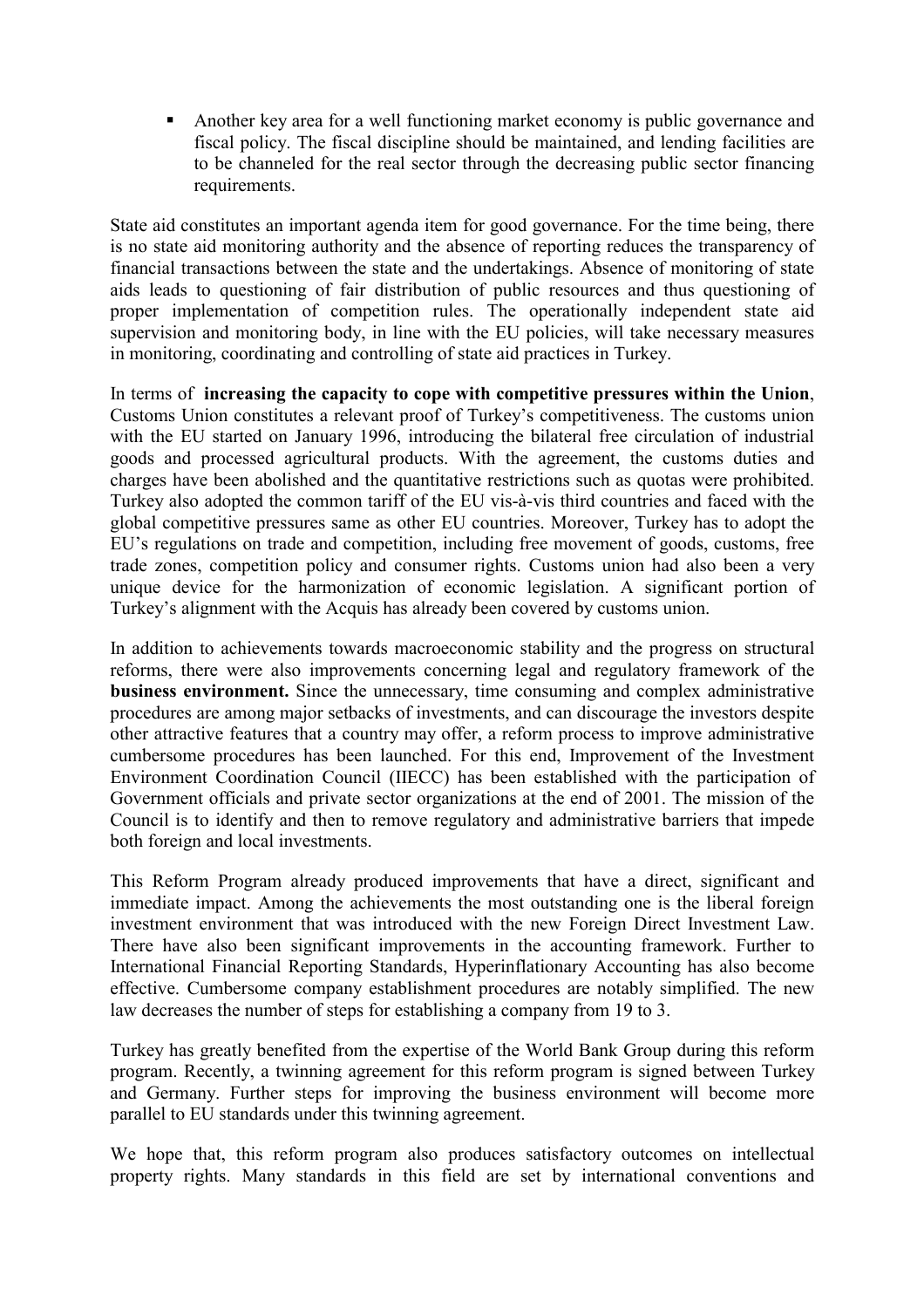agreements. Turkey fully harmonized its legislation on industrial property rights, prior to its Customs Union Agreement with EU countries. It has enacted important laws on protection of trademarks, industrial designs, patents/utility models and geographic indications. Proper implementation of intellectual property rights bears significant importance not just for Turkey's commitments concerning TRIPs and harmonization with the EU legislation, but for Turkey's growth prospects as well. Thus, the protection of patents, trademarks and copyrights should become more effective for Turkey to attract research intensive FDI and to increase its R&D investments and increase its productivity and growth. Piracy and counterfeiting creates unfair competition and should be eliminated. Turkey started to intensify its efforts towards effective implementation and enforcement of protected rights. And these efforts should continue.

Macroeconomic stability, structural reforms and improvements in the business environment, bring profound changes to the public and private sectors alike. This new setting by removing the political rant distribution mechanisms and creating a fair playing field for all economic actors, makes good corporate governance practices more and more important. In a shrinking world where borders are disappearing, the performance of a country is measured by the competitiveness and success of its institutions. Within this context, corporate governance practices constitute the cornerstones of this premise. Turkey has made an important step recently. Capital Markets Board published "The Principles of Corporate Governance" that set out to evaluate and improve the legal, institutional and regulatory framework for corporate governance in Turkey in line with OECD principles. I believe that corporate governance principles will play an important role in helping Turkish companies to reach a well-deserved place in the global markets

By all means, the ultimate improvement in competitiveness will be highly associated with the growth prospects of the economy.

We predict that economic performance of Turkey will improve further from 2004 onwards. In February, the core inflation rate, namely, the private manufacturing industry price increase was a mere 0.1%. The economy is expected to grow *with* least 5% in the coming years. Provided that the emphasis on public sector does not wane and the economic program continues unfailingly, it is highly possible that from 2005 onwards inflation can take a singledigit form and real income per head in US dollars terms can rise rapidly. This process will be accentuated by a favorable outcome in the EU-membership negotiations in 2004.

The positive climate increases the chances for further alignment with the EU. In a macroeconomic environment in which growth is accelerated, inflation and interest rates are dropping, the grounds for further harmonization with the EU acquis is strengthened and cost and difficulty of undertaking reforms is relatively diminished. We strongly believe that the EU decision to start the negotiations with Turkey will convincingly contribute to this positive outlook.

While the reform efforts aim to structure and strengthen the fundamentals of the market economy, there will be more room for entrepreneurs and the corporate sector to take initiative and boost competitiveness. We acknowledge that, EU membership creates a new environment which is more competitive and though one to survive. Considering that the Turkish private sector proved its competitive capacity with the Customs Union with the EU, it would not be erroneous to claim that Turkish private sector will manage to effectively operate within the EU competitive environment and also will contribute to the EU competitiveness and entrepreneurship.